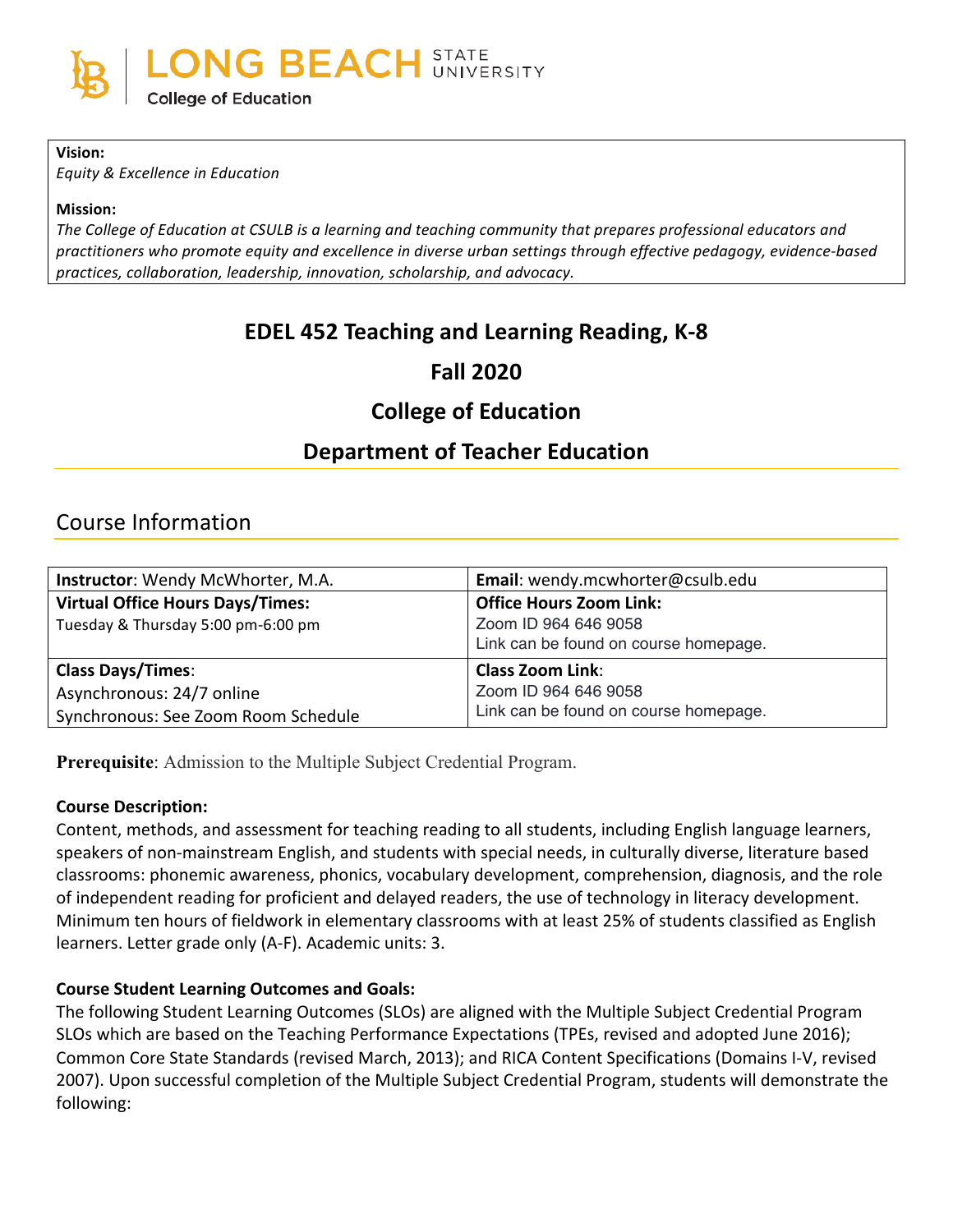# **SLO 1- Lesson Design and Assessment**

- Create a lesson plan that is clear, complete, and standards-based (TPE 3.1)
- Create a lesson plan that includes an appropriate three-part objective (content, level of cognition, proving behavior) (TPEs  $3.3, 4.1, 5.8$ )
- Create a lesson plan that includes a formative assessment tool and clear plan for summative assessment that allows students to demonstrate mastery in a variety of ways (TPE 3.4, 5.1)
- Create a lesson plan that includes a step-by-step approach to the instructional sequence, procedures aligned with the lesson objective and appropriate task analysis (TPE  $4.4$ )
- Create a lesson plan that includes plans for engaging students, modeling, active participation, and checks for understanding (TPE  $1.4$ ,  $1.8$ ,  $3.3$ ,  $4.7$ )
- Create a lesson plan that includes differentiated instruction (materials and/or proving behavior) for English Learners and at least one other identified subgroup at tiers  $1 \& 2$  (TPE 1.4, 1.6, 3.5, 3.6, 4.4, 5.7, 5.8)
- Create a lesson plan that includes opportunities for students to actively think critically and work collaboratively (TPE 1.5, 4.6)
- Align lesson goals and instructional strategies to student learning needs (TPE 1.1, 3.2, 4.2)
- Create a lesson plan that incorporates appropriate and available technology (TPE 3.7, 3.8, 4.7, 4.8)

# **SLO 2-Lesson Implementation and Assessment**

- Execute a lesson taught in alignment with specified standards (TPE 4.3)
- Communicate Objective/Learning Target is clearly to all students (TPE 3.1, 3.2, 4.4)
- Prepare and utilize effective materials (TPE 4.3)
- Use appropriate pacing to teach the lesson and monitor for student learning (TPE 1.5, 4.3, 4.4, 4.7)
- Implement a variety of questioning and active participation (overt and covert) strategies throughout the lesson (TPE 4.3)
- Use the results of active participation strategies to make adjustments to instruction (TPE 1.8, 5.1, 5.2)
- Employ student self-assessment (TPE 4.5, 5.3)
- Use appropriate wait time during questioning (1.5, 1.6)
- Implement appropriate and available technology (TPE 3.7, 3.8, 4.7, 4.8, 5.3)

# **SLO 3-Classroom Management and Environment**

- Teach, reteach, or reinforce rules, procedures, and routines (TPE 2.1, 2.2, 2.6)
- Apply appropriate reinforcement techniques throughout the lesson (structure, approximation, extinction, consequences) (TPE 2.3, 2.5)
- Implement effective proactive and positive classroom management techniques (TPE 2.1, 2.3, 2.5, 2.6)
- Implement appropriate strategies to maintain student motivation (TPE 1.3, 2.3, 2.5, 2.6)

# **SLO 4-Professionalism**

- Arrive on-time and prepared to engage in instruction (TPE 6.8)
- Conduct regular reflection on performance (TPE 6.1)
- $\bullet$  Establish professional learning goals (TPE 6.3)
- Demonstrate effective communication and collaboration with all stakeholders (other teachers, administrators, support staff, parents, community members) (TPE 6.4)
- Model ethical conduct of teaching professionals, including use of technology and digital media (TPE)  $6.5, 6.6$
- Practice how to engage with parents (TPE 1.2, 2.6, 5.5, 6.4)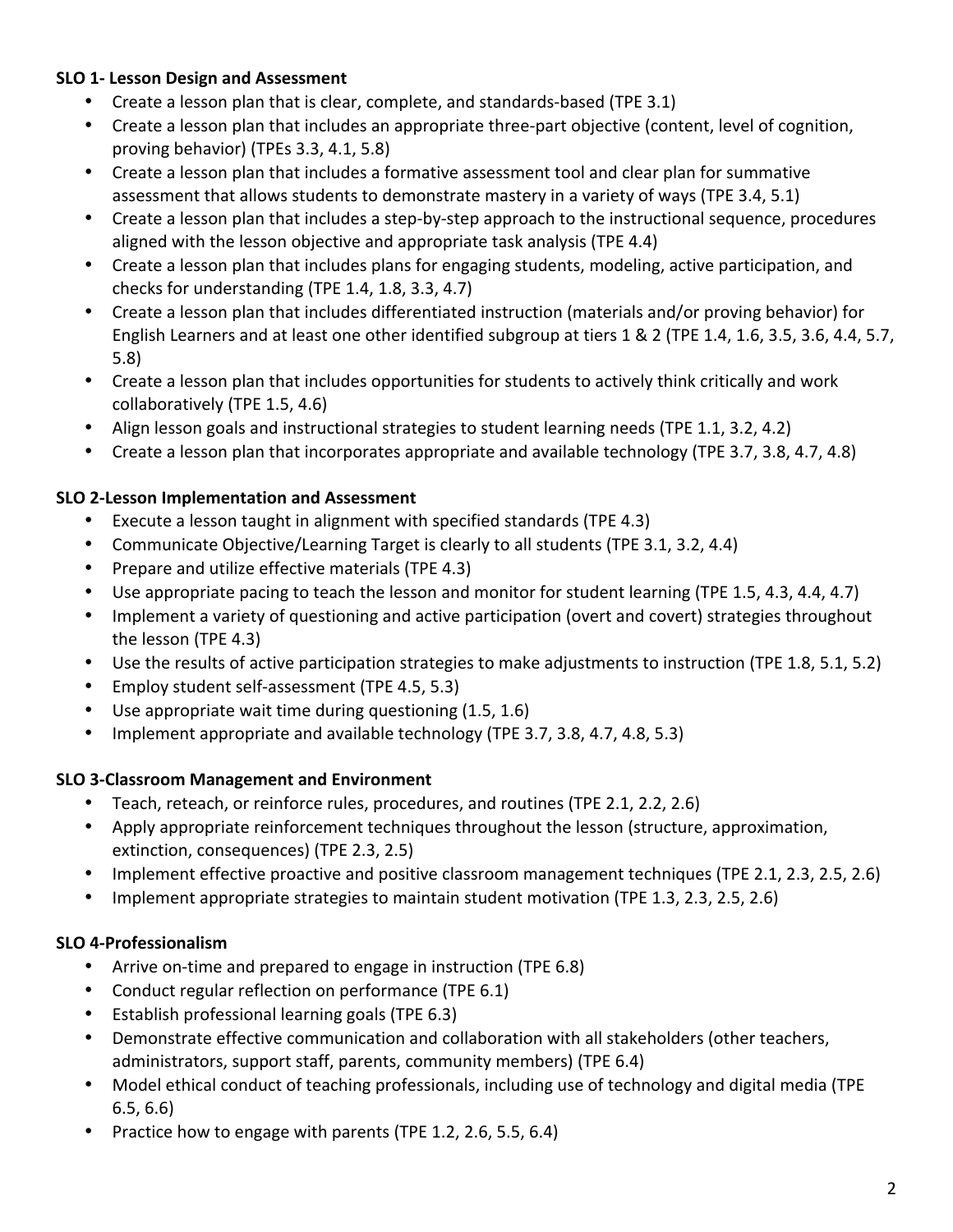# **Required Texts/Course Materials:**

- 1. Cooter, Robert B. & Flynt, E. Sutton and Kathleen S. Cooter (2013). The Flynt/Cooter Comprehensive *Reading Inventory -2: Assessment of K-12 Reading Skills in English and Spanish. Boston: Pearson.*
- 2. Tompkins, G., (2017). *Literacy for the 21<sup>st</sup> Century: A Balanced Approach (Revel Edition)*. New York: Pearson.
- 3. Supplementary Readings will be available on the BeachBoard.
- 4. California's Common Core Standards English Language Arts Literacy in History Social Studies Science, and Technical Subjects (downloadable on the BeachBoard under "Content", "Course Assignments", "Common Core State Standards—English Language Arts Standards") http://www.cde.ca.gov/be/st/ss/documents/finalelaccssstandards.pdf.
- 5. RICA Content Specifications http://www.ctcexams.nesinc.com/pdf/rc\_content\_specs.pdf

## **Recommended Texts:**

- Bear, D. Invernizzi, M, Templeton, S. & Johnston, Francine (2017). Words Their Way: Word Study for Phonics, Vocabulary and Spelling Instruction. Hoboken: Pearson.
- Beck, I. & McKeowen, M. (2013). *Bringing Words to Life: Robust Vocabulary Instruction* (2nd Ed). New York: Guilford Press.
- Clay, Marie M. (2017). *Running Records for the Classroom Teacher* (2<sup>nd</sup> Ed.). The Mary Clay Literacy Trust: Heinemann.
- Fountas, I. & PInnell, G. (2016). *The Fountas & Pinnell Literacy Continuum, Expanded Edition: A Tool for* Assessment, Planning, and Teaching, PreK-8. Portsmouth: Heinemann.
- Fountas, I. & PInnell, G. (1996). *Guided Reading: Good First Teaching for All Children*. Portsmouth: Heinemann.
- Johns, J. & Berglund, R. (2009). *FLUENCY: STRATEGIES AND ASSESSMENTS 3rd Edition*. Dubuque: Kendall Hunt Publishing.
- Kress, J. & Fry, E. (2016). *The Reading Teacher's Book of Lists (6th Ed)*. Plano: Jossey-Bass Publishing.
- Rossi, J. & Schipper, B. (2012). *Case studies in preparation for the California Reading Competency Test* (4th ed.). New York: Allyn & Bacon.

## **Mode of Delivery and Technical Requirements:**

This course is conducted entirely through Alternative Modes of Instruction, using both synchronous online and asynchronous learning. Students will access the course material and activities on BeachBoard and are required to participate in synchronous class meetings via Zoom. All students must have access to a computer or other device with Internet functionality to access BeachBoard and Zoom, participate in class activities, and complete assignments. Students must also have access to Internet sufficient to interact in synchronous meetings.

Students who experience unexpected technical issues for a class session or assignment will be provided with the opportunity to make up missed work. Students who experience technical issues during a synchronous meeting or with an assignment should email me as soon as possible to let me know.

To access this course on BeachBoard and Zoom, students will need access to the Internet and a supported web browser (Google Chrome or Firefox recommended). Log in to BeachBoard with your CSULB Campus ID and BeachID password. Once logged in, you will see the course listed in the My Courses widget; click on the title to access the course. To access Zoom, first install the latest version of the Zoom app on your device. Use the link provided and/or sign in using your CSULB Campus ID and BeachID password via Single Sign On to create or join a Zoom session. If students need technical assistance during the course or would like to report a technical issue with BeachBoard or Zoom, they should contact the Technology Help Desk.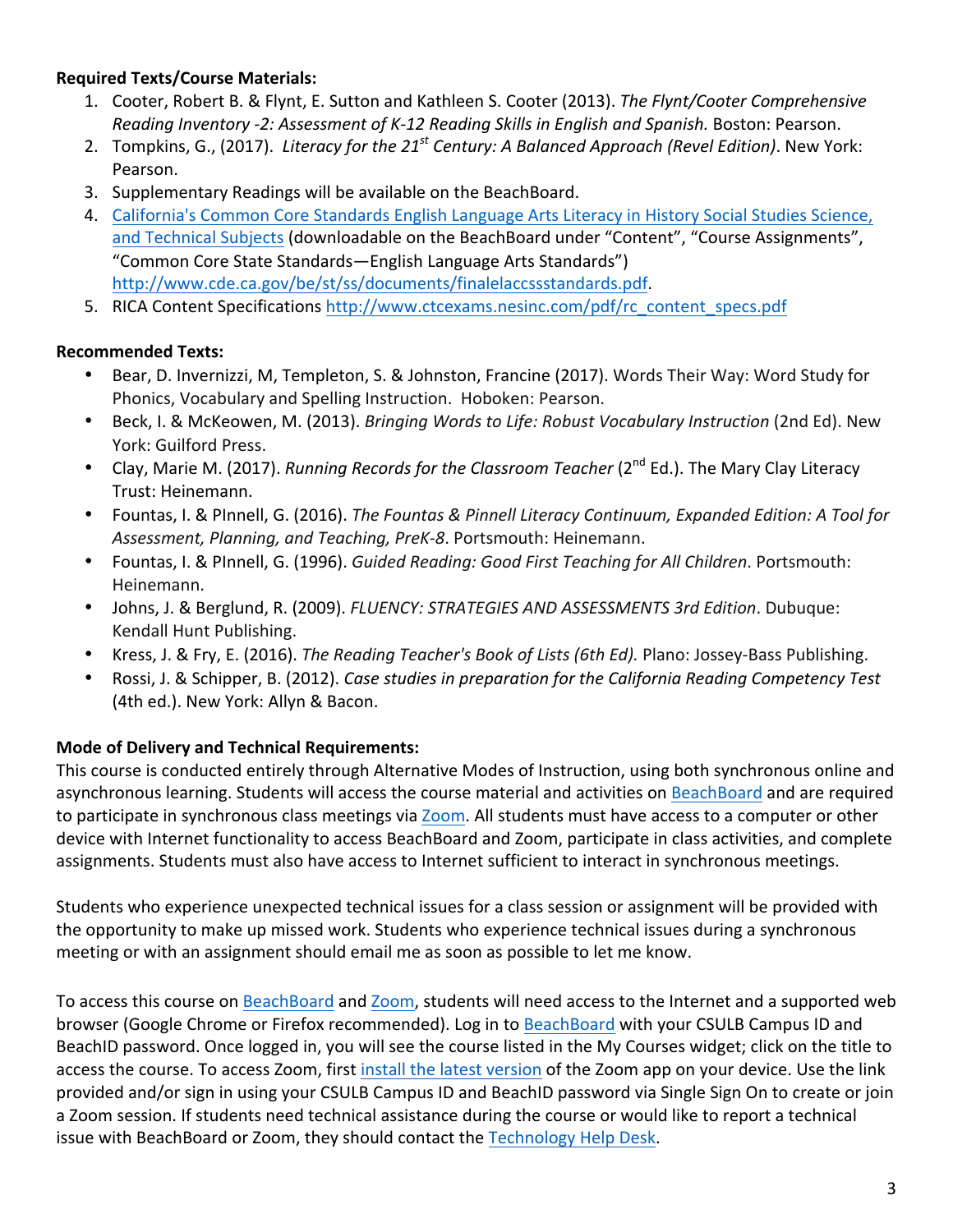The university is expected to provide an in-person computer lab in the University Student Union during 2020-21 and the opportunity to borrow laptops and/or wi-fi hotspots, if needed. The university will send communications directly to students regarding accessing these resources.

## **Course Communication**

- 1. We will communicate through BeachBoard, Zoom and email.
- 2. Email only using your CSULB email, not through BeachBoard. Emails sent through BeachBoard will likely end up in a spam folder.
- 3. Students should be sure to check their CSULB email accounts a minimum of once per week to receive important communications about the course from the instructor or other enrolled students.
- **4.** Students may meet with the instructor during office hours, by appointment, or via email.
- **5.** Instructor will respond to emails in a timely manner, usually within 24-48 hours.
- 6. It is expected that all students log onto BeachBoard at least twice throughout the week.
- 7. Checklists and materials for each of the course modules are posted in the Content tab on BeachBoard. There will be content self-checks, which unlock the subsequent modules.
- 8. Online participation will be monitored by participation in ONE weekly Zoom Room Discussion and engagement with course material on BeachBoard. It is expected that students follow a professional disposition while interacting online with classmates.

|   | <b>Module</b>                             | Weeks              |
|---|-------------------------------------------|--------------------|
|   | <b>Course Orientation</b>                 | Week 1             |
|   | Standards Based Lesson Design             | Weeks 2-4          |
|   | Early Literacy Development and Assessment | Weeks 5-8          |
| 4 | Developing Fluent Readers and Writers     | Weeks 9-12         |
|   | Teaching for Comprehension                | <b>Weeks 12-16</b> |

#### Course Modules: more detailed schedule can be found on BeachBoard.

#### Course Evaluation Components and Grading

#### **Evaluation Components:**

#### **Description of Course Assignments:**

| <b>Class Engagement</b> |                                                                                                  |  |  |
|-------------------------|--------------------------------------------------------------------------------------------------|--|--|
|                         | You will access all course materials, complete assigned readings and submit required activities. |  |  |
|                         | You will use the weekly checklists to guide your learning.                                       |  |  |

- You are responsible for the information and requirements stated in this course syllabus; guidelines for course assignments; instructional materials and announcements posted on the BeachBoard; and email communications.
- You are expected to download all course-related materials to your computer and put them in respective folders and subfolders. Downloaded course materials should be in a folder or a subfolder from which you can easily retrieve. See Schedule on BeachBoard under "Course Documents".

#### **Zoom Room Attendance / Discussion Board Engagement**

- You will participate in ONE weekly Zoom Room and/or Discussion Board Post as noted in schedule.
- You will be prepared to actively discuss the posted question, topic, issue referencing course and professional materials as well as personal experience.
- Participation includes demonstrating active contribution to online class discussion, posing clarification, reflective, and/or information-seeking questions, communicating ideas or concerns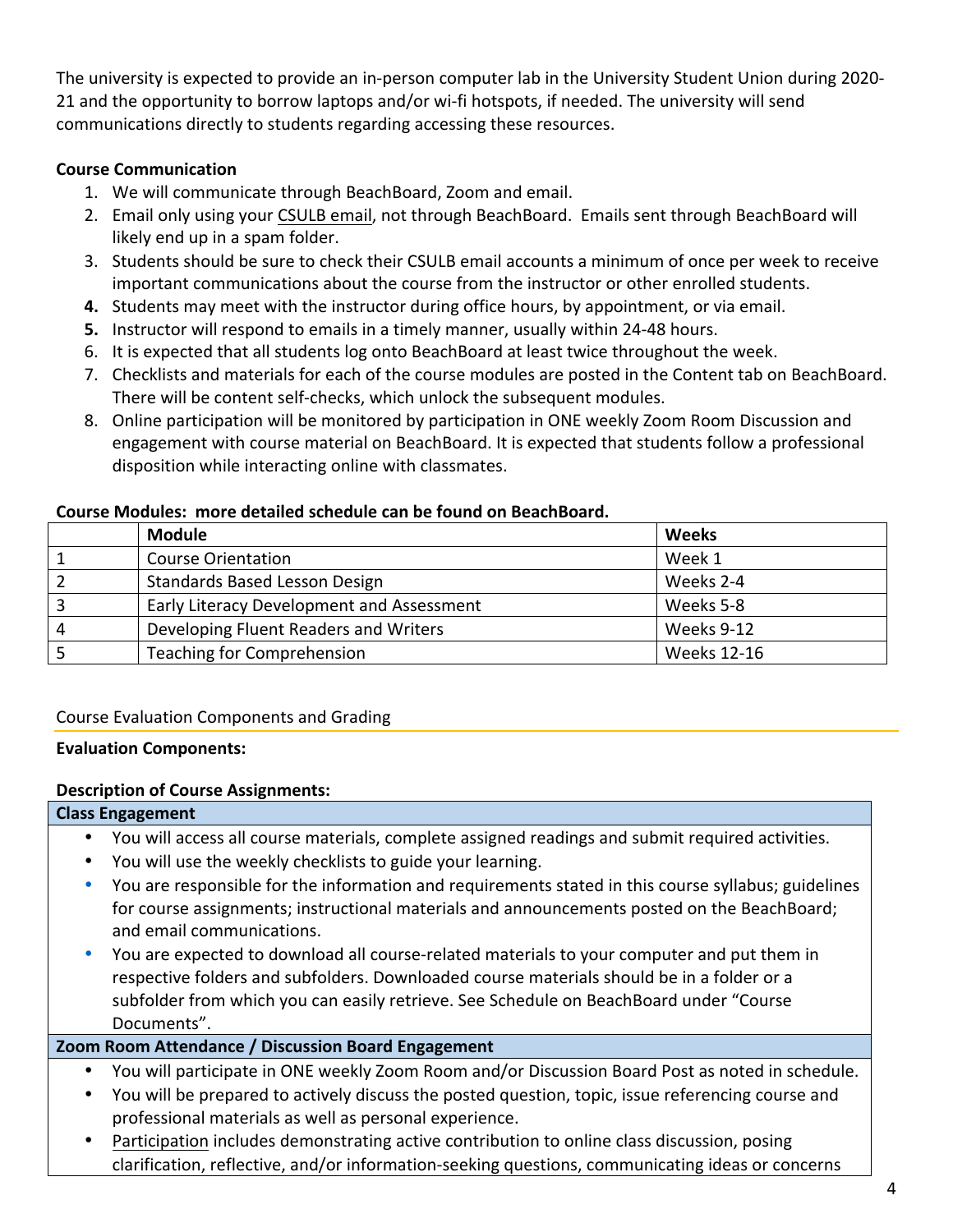with the instructor; as well as engaging in and completing all assigned class tasks, class activities, and course assignments.

• You will find a detailed schedule of Zoom Room times and topics on each week's checklist and under the "Assignments" tab on BeachBoard.

## **Module Self-Checks**

- You will score at least 80% on each module's self-checks unlocking the next course module.
- The self-checks are open book and based on the course text readings.
- The self-checks are untimed and you have two attempts.
- If you do not pass the self-check, you will need to schedule a conference with the instructor in order to unlock the next module.

## **Case Study Assessment (Alternative Field Experience)**

- You will be required to access and copy essential documents from the Flynt & Cooter Comprehensive Reading Inventory-2. It is recommended that you follow the posted table of contents and tab the respective pages in the book.
- As a part of course and fieldwork requirements, you will assess the reading development of an individual student and develop a case study of the student as part of field experience. You may work with a case study student from the same classroom where you will be teaching lessons or from a different classroom. The components of the case study include:
	- $\circ$  CS 1: Reading Interests/ Attitudes and Concepts about Reading Survey
	- o CS 2: Phonemic Awareness and Phonics Skills Assessments
	- $\circ$  CS 3: Phonics, High Frequency and Sight Word Knowledge
	- $\circ$  CS 4: Miscue Analysis and Comprehension using Graded Reading Passages (fluency, comprehension of literature, and comprehension of informational text)
- You will assess the student and write a 1-2 page overview of the child's current literacy processing revealed in each task. Each summary will include discussion of the following: child's current strengths, immediate areas of need, and instructional strategies and/ or activities that would be likely next steps for the student.
- You will find a detailed guideline for each case study assessment on BeachBoard under the "Assignments" tab as well as the specific week when each case study assessment is discussed.

## Lesson Plan Implementation/ Reflection

- You will create three original lesson plans that will be developed, taught, and self-reflected.
- You will teach each lesson to your class cohort.
	- $\circ$  Lesson 1: Develop, teach, and reflect on one Phonemic Awareness or Phonics lesson
	- $\circ$  Lesson 2: Develop, teach, and reflect on one comprehension lesson with literature
	- $\circ$  Lesson 3: Develop, teach, and reflect on one comprehension lesson with informational text **(Signature Assignment)**
- You will find a detailed guideline for each lesson plan on BeachBoard under the "Assignments" tab as well as the specific week when each lesson plan is discussed.

## **Alternative Fieldwork Assignments**

- Due to COVID-19 you are not able to complete clinical practice (fieldwork) hours at a school site.
- Unlike previous semesters, students **ARE NOT** required to enter a placement in S4. The Office of Clinical Practice will enter this placement for you. All students will be placed in an "alternative clinical practice" placement.
- You will be provided alternative, clinical practice assignments by the instructor, which will be listed in weekly checklists.
- You will be expected to maintain a time log for this course detailing a description and reflection for each activity.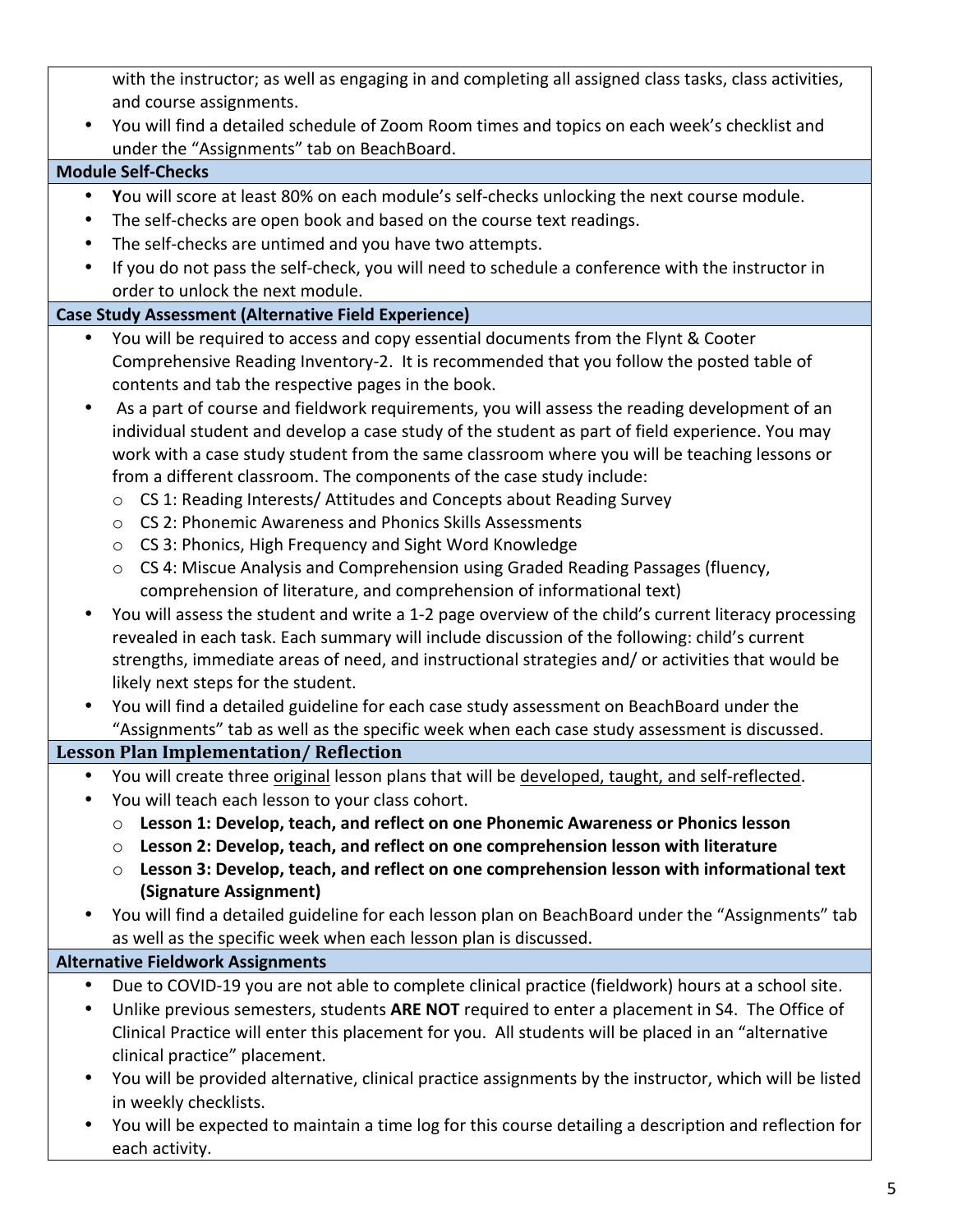• At the end of the semester, you will submit your time log to BeachBoard and then to S4@thebeach when directed to do so by the instructor.

#### **Signature Assignment**

- Develop, teach, and reflect on one comprehension lesson with informational text. Due in Dropbox of Course BeachBoard.
- Detailed guideline is on the BeachBoard in folder "Signature Assignment".
- Detailed guideline for this lesson plan is on BeachBoard under the "Assignments" tab as well as the specific week when each lesson plan is discussed.

#### **Course Grading:**

- Assignments are performance-based and graded per specific criteria as stated on each assignment rubric and grades are based on specific evaluation criteria listed on rubrics for each assignment.
- Prior to completing any assignment, use the rubric as a checklist for your work.
- On time submissions are eligible for full credit.
- Late submissions will be accepted within one week of the deadline and will be penalized by 10%.
- No assignments will be accepted after seven days of the due date unless an agreement has been made between the instructor and the teacher candidate and will not be graded.
- At the instructor's discretion, a student may resubmit assignments for a higher grade, excluding the Signature Assignment. However, resubmitted assignments are not eligible for full credit.
- The instructor is more than willing to clarify any questions about assignment criteria.
- Partial or off-topic assignments will not be accepted for grading.
- Keep a copy of each assignment for your own records.

#### **Grading Scale**

| <b>Letter Grade</b> | Percentage    |
|---------------------|---------------|
|                     | 90-100%       |
| R                   | 80-89%        |
| C                   | 70-79%        |
|                     | 60-69%        |
|                     | 59% and below |

| <b>Assignment Description</b>                                         | <b>Linked to SLO</b>         | <b>Points</b> |
|-----------------------------------------------------------------------|------------------------------|---------------|
| Weekly Class Engagement & Assignments                                 | SLO <sub>4</sub>             | 30            |
| <b>Module Self-Checks</b>                                             | SLO 1,2 & 3                  | 20            |
| <b>Case Study Assessments and Summaries</b>                           |                              | 50            |
| Field Experience                                                      |                              |               |
| CS 1: Reading Interests/ Attitudes and Concepts about<br>$\circ$      |                              |               |
| Reading Survey (10 pts.)                                              |                              |               |
| CS 2: Phonemic Awareness and Phonics Skills Assessments<br>$\bigcirc$ |                              |               |
| $(10 \text{ pts.})$                                                   | SLO <sub>s</sub> 1, 2, 3 & 4 |               |
| CS 3: Phonics, High Frequency and Sight Word Knowledge<br>$\circ$     |                              |               |
| $(10 \text{ pts.})$                                                   |                              |               |
| CS 4: Miscue Analysis and Comprehension using Graded<br>$\circ$       |                              |               |
| Reading Passages (fluency, comprehension of literature,               |                              |               |
| comprehension of informational text) (20 pts.)                        |                              |               |
| Phonemic Awareness or Phonics Lesson                                  | SLO <sub>s</sub> 1, 2, 3 & 4 | 15            |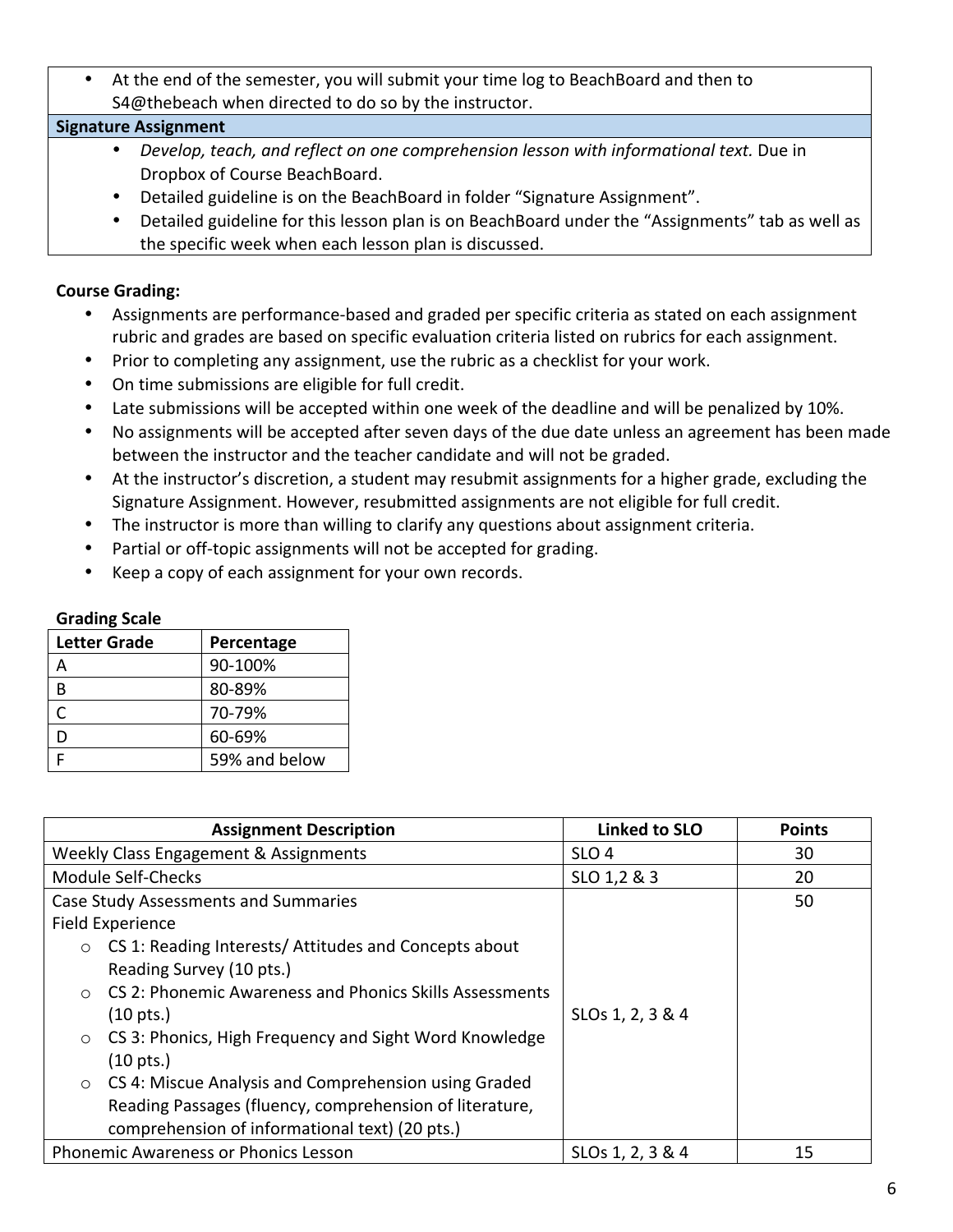| Field Experience                                                      |                              |     |
|-----------------------------------------------------------------------|------------------------------|-----|
| Lesson Plan (10 pts.)<br>$\bullet$                                    |                              |     |
| Teaching & Reflection (5 pts.)<br>$\bullet$                           |                              |     |
| Comprehension Lesson with Literature                                  |                              | 15  |
| Field Experience                                                      |                              |     |
| Lesson Plan (10 pts.)<br>$\bullet$                                    | SLO <sub>s</sub> 1, 2, 3 & 4 |     |
| Teaching & Reflection (5 pts.)<br>$\bullet$                           |                              |     |
| Comprehension Lesson with Informational Material                      |                              | 32  |
| Signature Assignment                                                  |                              |     |
| Field Experience                                                      | SLO <sub>s</sub> 1, 2, 3 & 4 |     |
| Lesson Plan<br>$\bullet$                                              |                              |     |
| Teaching & Reflection<br>$\bullet$                                    |                              |     |
| Alternative Fieldwork Log                                             | SLO <sub>s</sub> 1, 2, & 4   | 10  |
| <b>TOTAL</b>                                                          |                              | 172 |
| <b>Extra Credit</b> may be available at various points in the course. |                              |     |

#### Course Policies

#### **Attendance and Participation**

Attendance (e.g., being present for all synchronous Zoom class sessions) and active participation are essential to your success in this class. Asynchronous participation in BeachBoard discussions is also required. Participation is 18% of your grade and will be monitored both through attendance at Zoom sessions and through entries in the online discussion board and submission of weekly assignments via BeachBoard. Nonparticipation in either synchronous or asynchronous aspects of the course will negatively impact your grade.

#### 1. **Course Engagement**

- $\circ$  Students are expected to visit BeachBoard a minimum of two times a week. Daily visitations to our site are encouraged.
- $\circ$  Please refer to and get familiar with the following CSULB Attendance Policy: http://web.csulb.edu/divisions/aa/catalog/current/academic\_information/class\_attendance.html
- $\circ$  Students missing 3 or more Zoom Rooms/ Discussion Posts (classes) will be advised to drop the class and retake it in a subsequent semester.
- $\circ$  Excused absences will be granted only if written evidence (e.g. a doctor's written notice, a letter for jury duty, or a copy of a funeral program) is provided in a timely manner. (University Attendance Policy, PS 01-01, defines excused absences as 1) illness or injury to the student; 2) death, injury, or serious illness of an immediate family member or the like; 3) religious reasons (California Educational Code section 89320); 4) jury duty or government obligation; 5) University sanctioned or approved activities.)

#### **2. Course Materials and Assignments**

- $\circ$  Every week there will be a posted video to review the expectations for the week.
- $\circ$  Additionally, there are weekly checklists within BeachBoard content.
- $\circ$  The course is set up into modules. You must successfully complete the self-check for each module completed with a score of 80% or higher in order to unlock the next module.
- $\circ$  If you are someone who likes to get ahead, I suggest completing course readings and take the selfchecks to unlock modules before the end dates. However, please do not begin the case study assessments or lesson plans before the content has been introduced.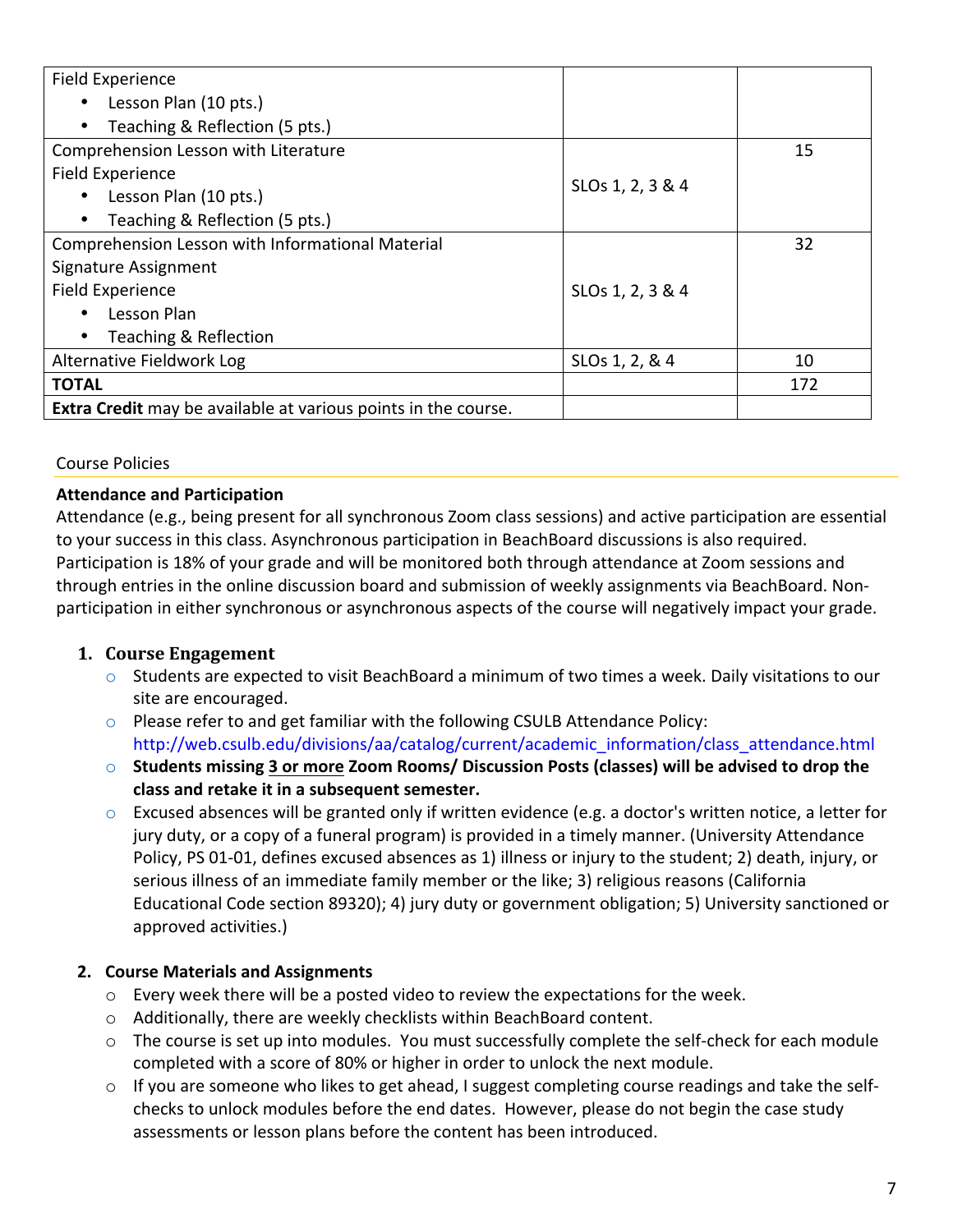- $\circ$  You are responsible for the information and requirements stated in this course syllabus; guidelines for course assignments; instructional materials and announcements posted on the BeachBoard; and email communications.
- $\circ$  You are expected to download all course-related materials to your computer and put them in respective folders and subfolders. Downloaded course materials should be in a folder or a subfolder from which you can easily retrieve. See Schedule on BeachBoard under "Course Documents".
- $\circ$  Once you have completed this course, you will NOT have access to the course content on the BeachBoard.
- $\circ$  All course assignments are due on the date specified the course schedule or any posted updates.
- $\circ$  Any course assignment that does not follow the guideline will receive a grade of 0.
- o Assignments are expected to be original student work with appropriate citations for referenced materials.

## Late Work/Make-up Policy

- $\circ$  It is highly encouraged that students are self-advocating and proactive in contacting the instructor if they are falling behind or anticipate absences or missing assignments.
- $\circ$  Late submissions will be accepted within one week of the deadline and will be penalized by 10%.
- $\circ$  No assignments will be accepted after seven days of the due date unless an agreement has been made between the instructor and the teacher candidate and will not be graded.
- $\circ$  At the instructor's discretion, a student may resubmit assignments for a higher grade, excluding the Signature Assignment. However, resubmitted assignments are not eligible for full credit.
- $\circ$  Partial or off-topic assignments will not be accepted for grading.
- $\circ$  No submission will equal a 0 on the assignment.

## **Plagiarism/Academic Integrity Policy**

There is zero tolerance for cheating, plagiarism, or any other violation of academic integrity in this course. Work submitted is assumed to be original unless your source material is documented using proper citations. Using the ideas or words of another person, even a peer or a web site, as if it were your own, constitutes plagiarism. It is your responsibility to review the University policy on Cheating and Plagiarism that governs your participation in courses at CSULB.

## **University Withdrawal Policy**

Class withdrawals during the final 3 weeks of instruction are not permitted except for a very serious and compelling reason such as accident or serious injury that is clearly beyond the student's control and the assignment of an Incomplete grade is inappropriate (see Grades). Application for withdrawal from CSULB or from a class, must be filed by the student online, whether or not the student has ever attended the class; otherwise, the student will receive a grade of "WU" (unauthorized withdrawal) in the course. View the CSULB guidelines on Dropping and Withdrawal for more detailed information.

## **Special Needs Accommodations**

Students with disabilities who require reasonable academic accommodations are strongly encouraged to register with the Bob Murphy Access Center (BMAC) each semester. Students must submit supporting disability documentation to BMAC and provide faculty of any BMAC verification of accommodations as early in the semester as possible. BMAC is located in the Student Success Center, Room 110 and may also be reached by phone at (562) 985-5401 or via email at bmac@csulb.edu.